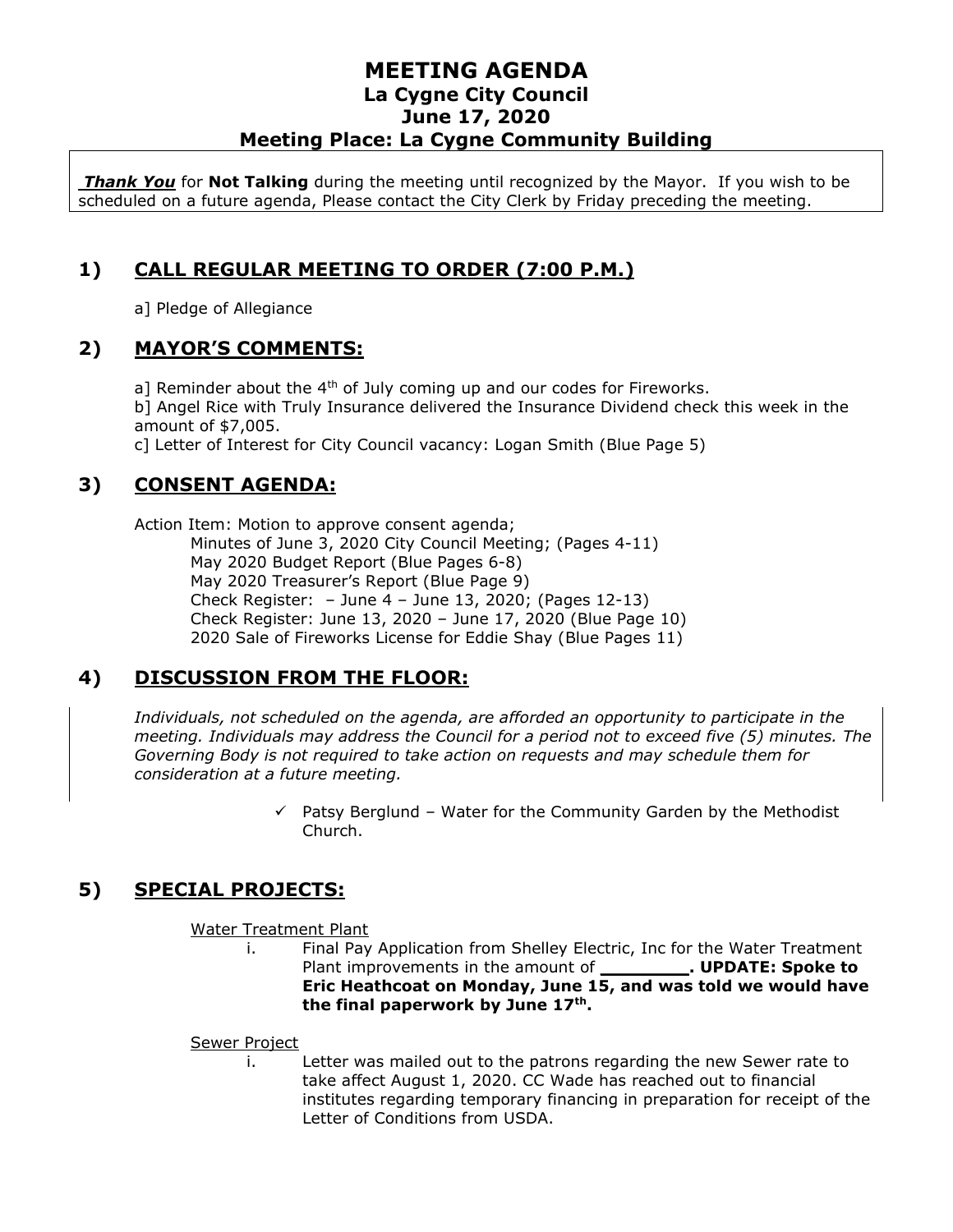# **5) SPECIAL PROJECTS CONT:**

#### KDOT CCLIP Project

i. CC Wade is still waiting for notice on completion of course. **Update, CC Wade has to try the test again, will take the test tomorrow, (Thurs, June 18)**

### **6) REPORTS OF CITY OFFICERS:**

- $\checkmark$  City Attorney Burton Harding
- $\checkmark$  Police Chief & Codes Officer Tina Fenoughty (at Table)
- $\checkmark$  Public Works Department Dan Nasalroad (Blue Page 12)
- $\checkmark$  Fire Chief Dan Nasalroad
- $\checkmark$  City Clerk Jodi Wade (at Table)

# **7) REPORTS OF COUNCIL COMMITTEES:**

- a] Water & Gas---------------------------------------Danny Curtis -------
- $\checkmark$  Draft Ordinance for Gas is almost ready to be presented. (Tabled until July meeting)
- b] Street ---------------------------------------------James Thies ------- Jerome Mitzner
	- $\checkmark$  RFP being reviewed for Stormwater Master Planning.
	- $\checkmark$  4<sup>th</sup> & Market street repair. (Blue Pages 13-14)
- c] Sewer----------------------------------------------James Thies ------- Thomas Capp
	- $\checkmark$  CC Wade has been in conversation with JLL (Jones, Lang & LaSalle) attempting to speak to the person in charge of the Permit department. **UPDATE: On Tuesday, June 16, CC Wade received an email from Shane Krueger with JLL indicating the City of La Cygne could proceed with the repair. (Blue Pages 15)**
- d] Park------------------------------------------------Danny Curtis ------- Thomas Capp
	- $\checkmark$  Re-opening of Playground & Camping for the La Cygne Community Park.
	- ✓ Bathroom/Showerhouse will remain closed at this time.
	- ✓ Enclosed Pavilion.
	- $\checkmark$  Pool will not open this season.
	- $\checkmark$  Blast in the Park update.
- e] Cemetery------------------------------------------Danny Curtis ------- Thomas Capp
	- $\checkmark$  Draft created after researching regulations for other cemeteries.
	- $\checkmark$  CC Wade researched information regarding the Cemetery Districts.
	- $\checkmark$  Carol Stainbrook brought a copy of rules & regulations from 1994 for the La Cygne Cemetery.
- f] Public Safety---------------------------------------Jerome Mitzner------
- g] Community Building------------------------------ Danny Curtis ------ James Thies
	- $\checkmark$  The Public Building Commission drafted a survey to send out the community upon approval from the City Council. (Blue Page 16)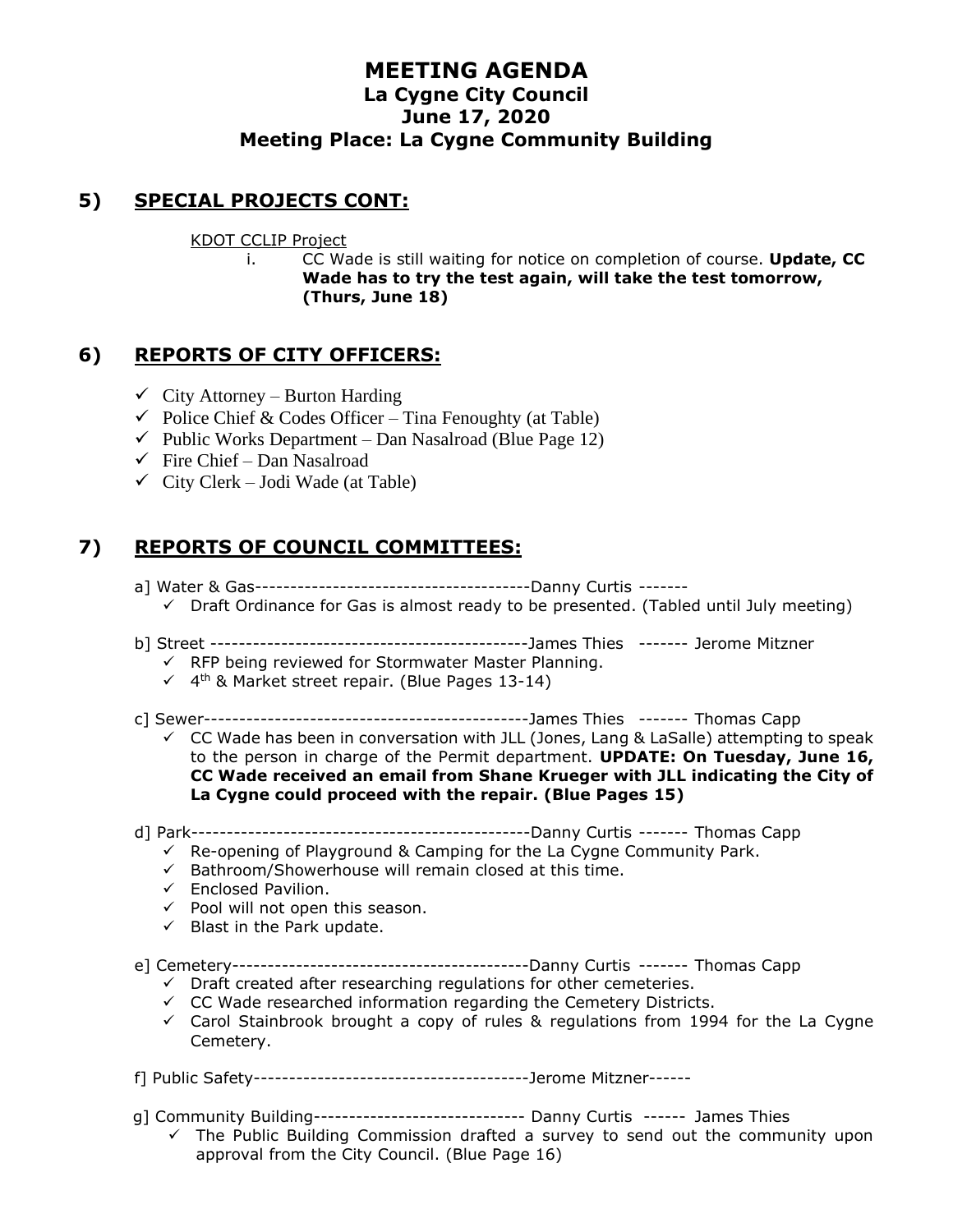#### **7) REPORTS OF COUNCIL COMMITTEES:**

h] Employee Relations & Training-------------------Jerome Mitzner ------

- $\checkmark$  Proposal received from Wichita State University Division of Diversity and Community Engagement for a Customer Service and/or Ethics  $\frac{1}{2}$  day and full day training with Paula Downs. (Page 14-18)
- $\checkmark$  Still waiting to hear back from Jeff Deane regarding KORA/KOMA training.

### **8) SPECIAL COMMITTEE REPORTS:**

- a] Emergency Management
- b] Swanfest Committee
- c] Planning & Zoning Commission
	- $\checkmark$  Appoint Devona Herrin
- d] LaHarper Heights Board vacancy. Letter of Interest received from Kelly Haupt. (Page 19)
- e] La Cygne Community Park Board Meeting Minutes. (Blue Pages 17-18)

# **9) UNFINISHED BUSINESS:**

a] Signed agreement for the Verizon Tower has been received. The next step will be permits for the construction of the tower to include a Building Permit and a Use Permit. **UPDATE: Building permit and Use Permit applications with payment have been received.**

- b] Administrative Policy No 9 draft Purchasing and Bidding Policy. (Blue Pages 19-20)
- c] Re-opening City Hall or the Community Building.
- d] Conference Call Platform from Peoples Telecommunications.

# **10) NEW BUSINESS**

a] Modern Copy Systems Maintenance Agreement for TA 3500i Copier (Page 20)

b] Theimer Claims Service report of hail damage to buildings for the City of La Cygne. Does the Council want to review the report to decide which repairs to have performed?

c] MTI: Managing Municipal Services, June 18, 2020, Virtual Classroom, \$50. Mayor Debra Wilson to attend.

d] MTI: Social Media for Cities, June 25, 2020, Virtual Classroom, \$50. Mayor Debra Wilson to attend.

e] 2020 Governing Body Institute & Kansas Mayors Conference, July 31 – Aug 1, 2020, Manhattan, KS. Hilton Garden Inn Manhattan, \$119 rate/night. (Page 21)

f] KRWA Surface Water Treatment training, June 25, 2020, Paola, KS, No Fee. 8am – 4pm. PWS Nasalroad and Codee Blanchett to attend.

g] Ordinance No. \_\_\_\_ Amending Article 24 section 24-7(A) fences of the La Cygne Zoning Regulations, to remove Building Permit requirements. (Blue Page 21) *Action needed: Motion to approve the ordinance.*